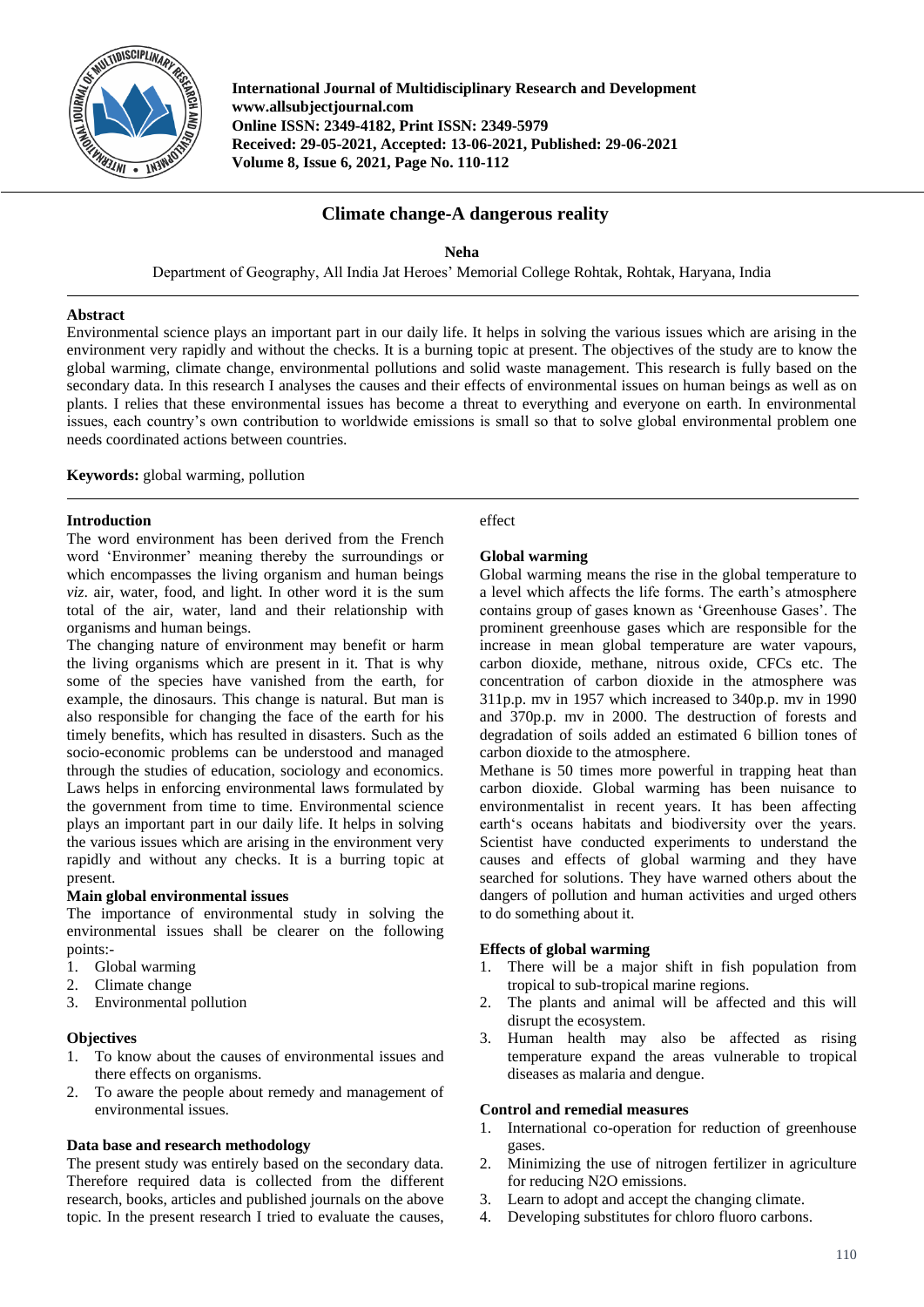#### **Climate change**

The variation in climate during historical time dating back to few thousand years, collectively called climate change. There are variations in occurring within a period of less than 30 to 35 years, a period used to calculating values of climatic norms. There variations are too rapid to be regarded as climatic change. A number of agriculture records kept in Europe since the middle ages have been used to infer the climate. Because wheat and wine are sensitive to temperature their crop histories provide valuable information on past climates.

## **Causes of climatic change**

The climatic state at any given period depends on three crucial factors:

- 1. The manner in which this energy is distributed and absorbed over the Earth's surface.
- 2. The nature of the interaction processes between the various component, which make the climatic system.

#### **Solar output variation**

As the sun is the main source of the earth's energy, variation in solar output must be considered a likely cause of climatic change.

### **Human activity**

Humans of late have become one of the most important agents of climatic change. These changes manifesting either in increase of temperature, decrease of temperature, increase precipitation, desertification, acid rain, etc. all have different reasons. Global warming and climate change threaten the very existence of mankind; understanding the affects of each and implementing measures to save this planet are of dire urgency. Global warming has become a threat to everything and everyone on earth climate change is caused by many natural and manmade processes that continue to affect our environment.

### **Pollution**

Environmental pollution is a serious problem. Pollution may be defined as an undesirable change in the physical, chemical or biological characteristics of air, water and land that may have lethal attack human life, the lives of other species, living conditions and cultural monuments or that may or will waste or deteriorate raw materials resource.

#### **Air pollution**

Air pollution results from gaseous emission from industries, thermal power stations etc. most of the particle of air pollutants are product of burning of fuels. The presence of substance in the air in quantities which can affect animal or plant life, human health and welfare, or can unreasonably interfere with life or property. Common pollutants include carbon dioxide, carbon monoxide, lead, nitrogen oxides, ozone smoke and sulphur dioxide.

# **Water pollution**

It is the major problem of developing countries. Rivers emerging in India, China, Brazil, Indonesia, Maxico are facing water pollution. Ocean water are also facing this problem. Ocean water is also facing this problem. The problem of water pollution has affected the ground water

### **Noise pollution**

Any unwanted sound is called as noise and the exposure to loud sound is annoying and harmful, the physiological manifestation of noise pollution are increase in rate of heart beat, constriction of blood vessels, and dilation of pupil of the eye. If a person is exposed in a situation of 90dB over 8 hours it will cause headache.

### **Radioactive pollution**

Manmade sources of Radio active pollution are mining and refining of radioactive materials, production and explosion of nuclear weapons nuclear power plants and fuels and preparation of radioactive isotopes. All organism including human are affected by radiation.

#### **Soil pollution**

The soil pollutants include fertilizers, industrial wastes, mining wastes, salts, radioactive compounds, plastics, pesticides etc. Poisonous wastes render soil unfit for crop production. Increases in the concentration of salts adversely affect the soil productivity.

#### **Solid waste management**

Any useless, unwanted discarded material that is not a liquid or gas is referred as solid waste or refuse. The refuse materials such as newspaper, cotton pieces, food stuff, skin clothes, leather, old dress, fish etc. anything of solids produced by the humans is going to become a waste some time somewhere and somehow. It means waste material is produced as a result of human activity.

#### **Types of solid waste**

Solid waste can be classified into different types depending on their source.

- 1. Industrial waste as hazardous waste.
- 2. Biomedical waste or hospital waste as infections waste.

#### **Municipal solid waste**

Consists of house hold waste, construction and demolition debris, sanitation residue and waste from streets. This garbage is generally mainly from residential and commercial complexes.

#### **Hazardous waste**

Industrial and Hospital waste is considered hazardous as they may contain toxic substances. Certain types of household waste are also hazardous.

#### **Hospital Waste**

Hospital Waste is generated during the diagnosis, treatment or immunization of human beings or animals or in research activities in these fields or in the production or testing of biological.

### **Health Impact of solid waste**

- 1. Solid wastes from households are a serious health hazard and lead to the spread of infectious diseases.
- 2. Plastic waste is another cause for ill health.
- 3. Bone and muscle disorders resulting from the handling of heavy containers.

#### **Recycling**

Recycling refers to the removal of items from the waste stream to be used as raw materials in the manufacture of